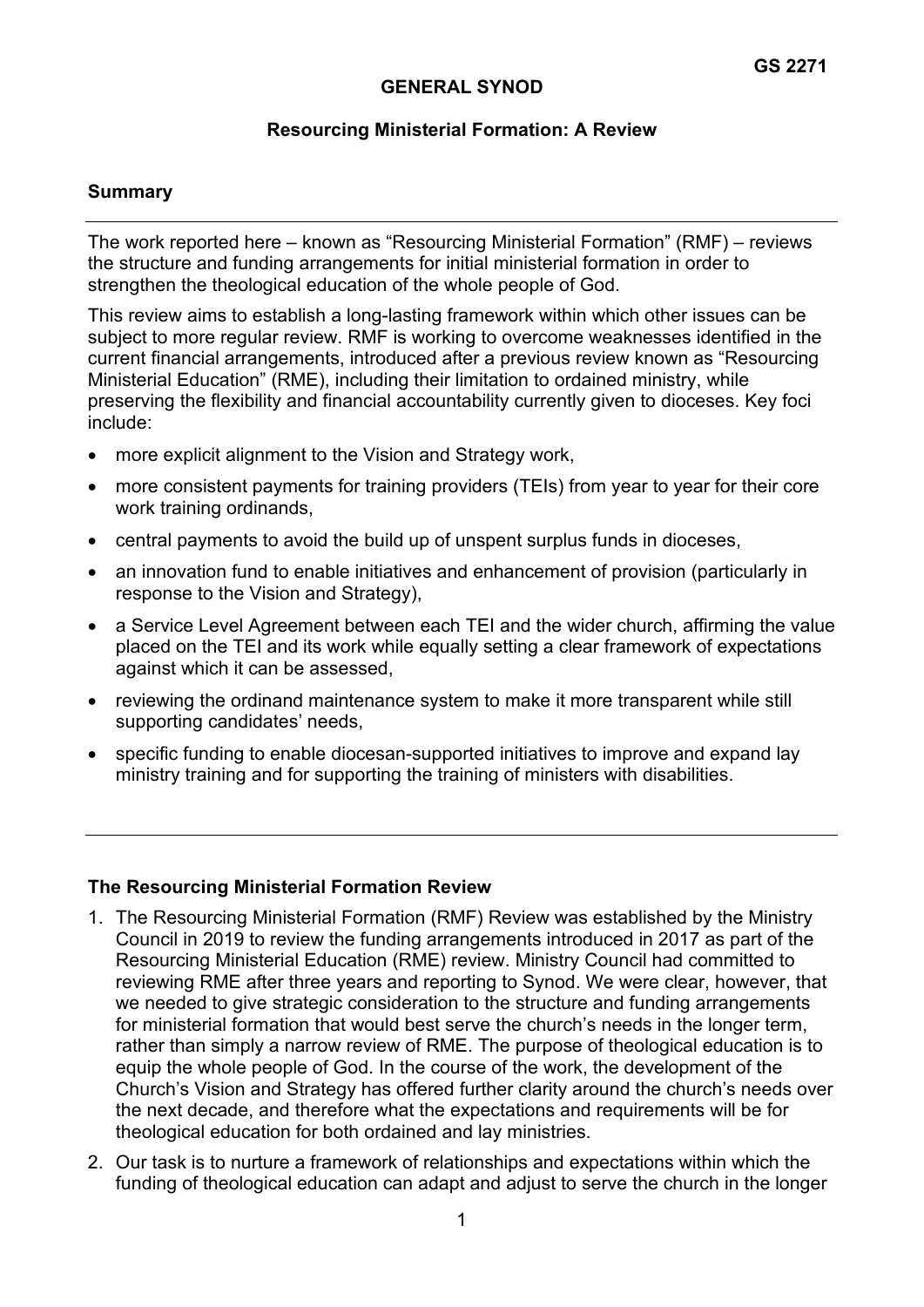term. We are drawing on the experience not just of RME, but of a variety of previous funding models, seeking to develop robust and sustainable models for the church and for the theological education institutions.

- 3. We desire the highest quality education and formation for the church's ministers, and this review seeks to provide a framework to enable this. The specific and detailed responsibility for this is held in the Quality and Formation Panel and the House of Bishops. The Quality and Formation Panel will be attending to the details of the contents of theological education pathways over the next two years.
- 4. A report on the work to date of the RMF Review Group setting out a direction of travel agreed by the Archbishops' Council was given to Synod in November 2021 in paper GS Misc 1303 (available at [https://www.churchofengland.org/sites/default/files/2021-10](https://www.churchofengland.org/sites/default/files/2021-10/GS%20Misc%201303%20Resourcing%20Ministerial%20Formation%20Review.pdf) [/GS%20Misc%201303%20Resourcing%20Ministerial%20Formation%20Review.pdf\)](https://www.churchofengland.org/sites/default/files/2021-10/GS%20Misc%201303%20Resourcing%20Ministerial%20Formation%20Review.pdf).
- 5. As set out in that report, under the current RME system the necessary funding has been provided for the training of ordinands over the last five years as ordained vocations have grown and become younger and more diverse. Dioceses have had greater freedom than before in discerning the appropriate training for particular candidates, which they have welcomed, but also more awareness of the financial consequences of their decisions.
- 6. However, some significant weaknesses have also become evident:
	- a) RME has led to a significant accumulation of unspent money in some dioceses;
	- b) RME funds only the training of clergy at a time when we are increasingly concerned with the development of a wide range of lay ministries;
	- c) RME limits the scope for national strategic decision-making in relation to this significant investment of funding;
	- d) RME does not assist sustainable financial management in Theological Education Institutions (TEIs) because of the uncertainty they have about their income each year;
	- e) pressure to recruit new students encourages TEIs to relate to each other as competitors rather than as collaborative partners in serving the church;
	- f) the maintenance system for full-time ordinands has become significantly more expensive, while being poorly understood and not evidently providing fairly for all candidates.
- 7. We proposed to establish a new funding system, shaped by the following principles:
	- a) continue to fund in full the tuition and expenses of ordinands in training;
	- b) continue to operate a national funding system for those fees and expenses, funded by dioceses through apportionment;
	- c) preserve flexibility for dioceses in discerning the training pathway for candidates;
	- d) include some funding for those training for licensed lay ministries in the national system;
	- e) establish a system with an element of multi-year block grants for TEIs (to offer greater stability in their income) though still with some variation based on actual candidate numbers and hence on diocesan decisions;
	- f) return to disbursement of money to TEIs from the national system directly, not via dioceses, eliminating the creation of surpluses and adding administrative efficiencies;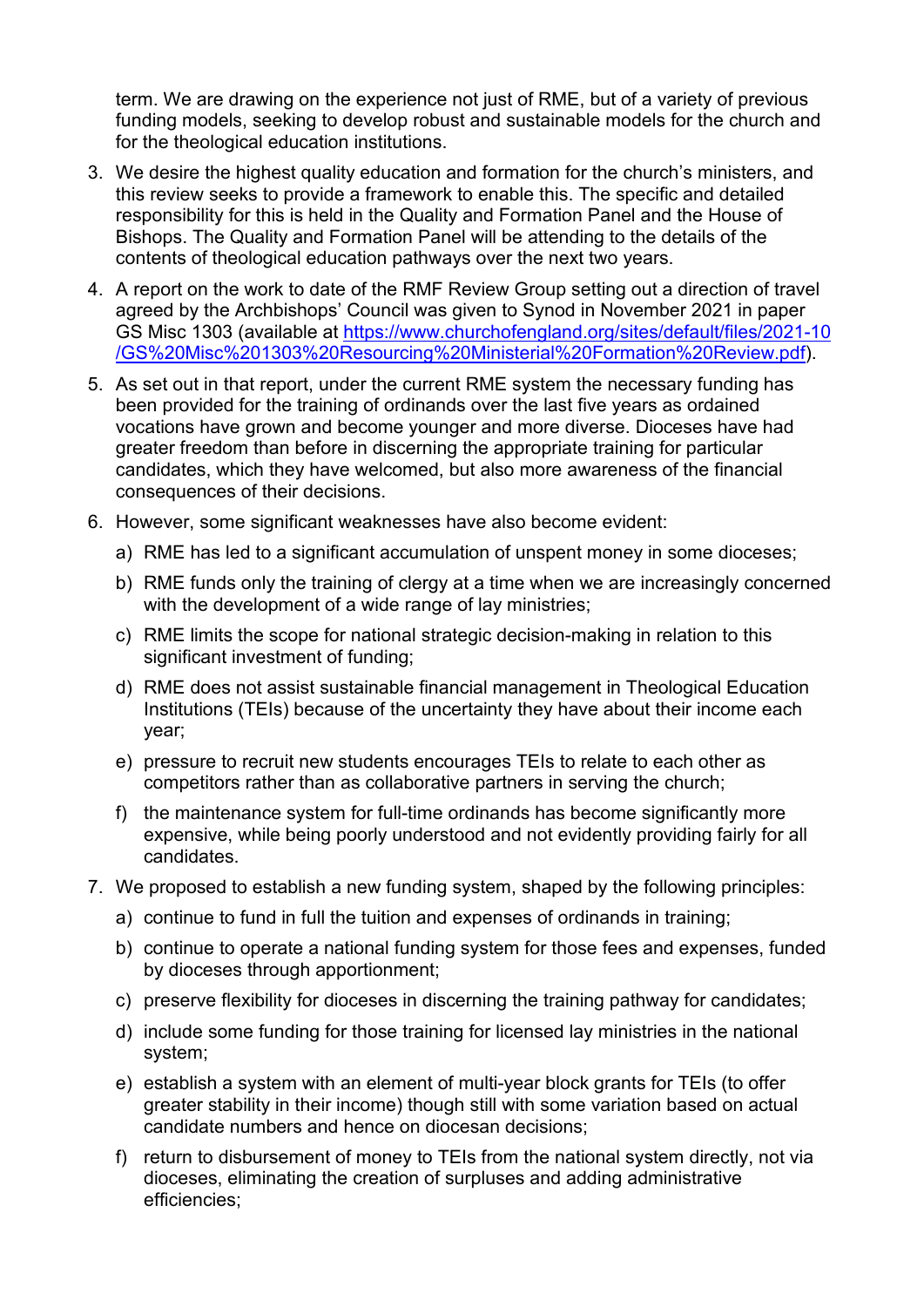- g) establish a Service Level Agreement with each TEI setting out agreed expectations for what it is being funded to provide;
- h) establish a fund to support initiatives and creative innovations in response to the church's identification of its needs and the ongoing *Vision and Strategy* work;
- i) establish a new ordinand maintenance system enabling more control of costs while enhancing transparency and fairness;
- j) consider establishing a diversity fund in general in Higher Education it is recognised that widening participation requires investment, for example in providing access years or additional academic support.
- 8. This will help to serve the following key goals:
	- a) that the quality of formation for ministers remains high and continues effectively to form ministers for the changing needs of the church, particularly that
		- i) ministers meet the church's expectations as set out in the Vision and Strategy and the formation framework for various ministries
		- ii) ministers are fit for the responsibilities they bear in promoting a safer church
		- iii) ministers themselves are, and enable others to be, missionary disciples;
	- b) a culture and practice of lifelong learning for all ministers;
	- c) increased accessibility to learning, and increased diversity of learners, through innovative approaches to learning and formation;
	- d) broader opportunities for the whole people of God to engage with theological education and formation, deepening their rootedness in Christ and enabling them as missionary disciples in every aspect of their lives;
	- e) institutions that enable students to understand and empathise with traditions different from their own;
	- f) continuation of theological research and pursuit of theological excellence.
- 9. We are developing detailed proposals in four areas:
	- a) the overall funding model,
	- b) ordinand maintenance,
	- c) a Service Level Agreement for each TEI, and
	- d) expanding use of the funding to include lay ministry.

Accounts of the work in each of the areas follow in subsequent sections of this paper.

- 10.It is important to note that the aim of the RMF Review is to set up a financial and structural system for the relationship between the TEIs, national church and dioceses (rather than to address every question in relation to theological education and ministerial formation). This is partly to keep the review a manageable project, and also to keep focus on a long-term system. Other questions, such as those relating to curriculum, are ones which will need more regular review on an ongoing basis, and therefore need to be addressable within any system rather than built into it.
- 11.This work is ongoing as we seek to resource theological excellence throughout the church and available to all, and the institutions necessary to resource this. There are, therefore, other key issues that the Ministry Council will be addressing outwith the RMF Review including: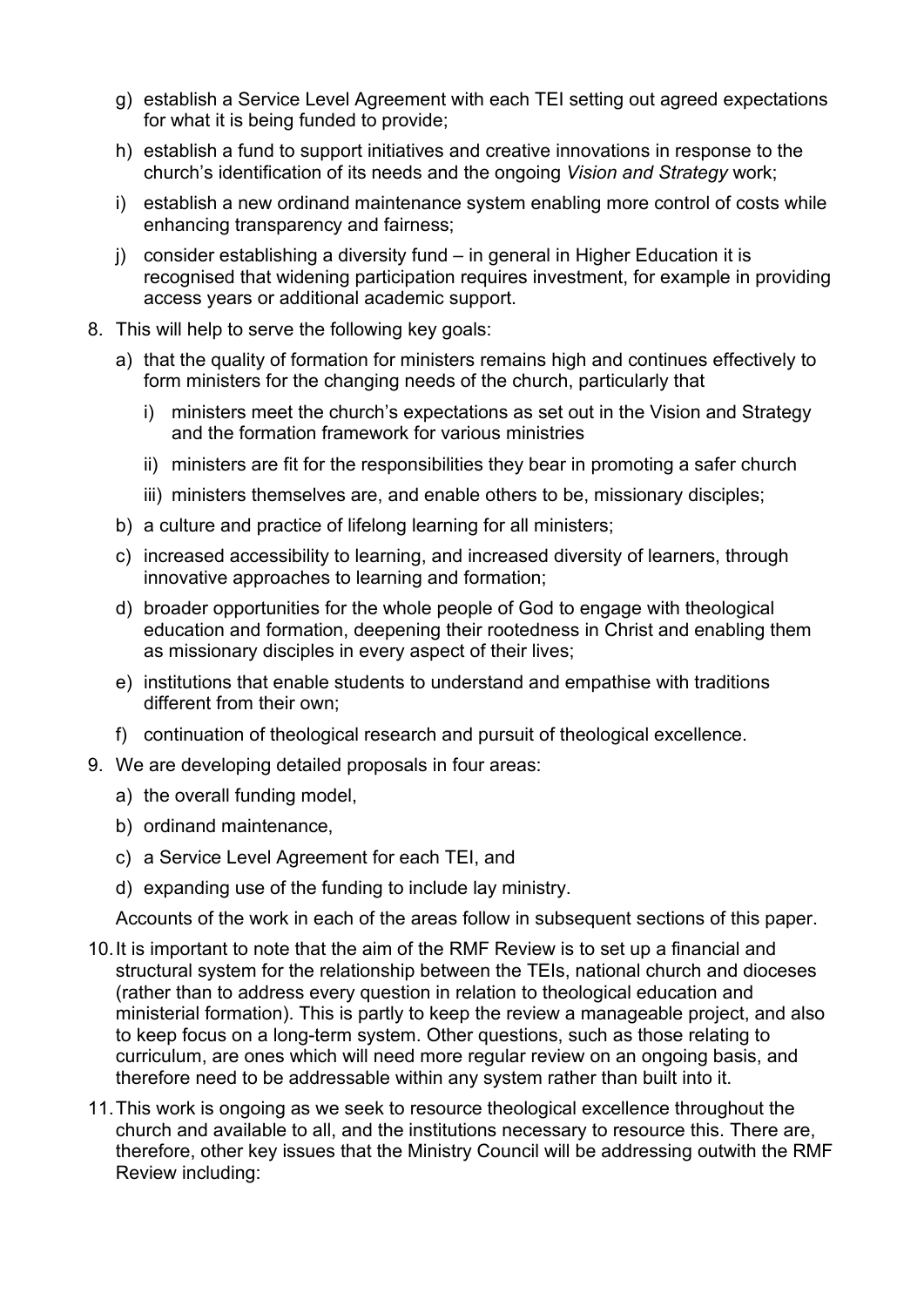- a) working with the TEIs to ensure the alignment of their work with the Vision and Strategy – for example, that they help form ministers with a vision for and skills in working with children and young people;
- b) issues of curriculum and formational approach in TEIs
	- i) the church's expectations for curriculum content
	- ii) effective integration between IME1 and IME2, and between IME1 and the learning candidates bring into it
	- iii) issues of pedagogical approach, for example the balance between classroombased, on-line and placement learning
- c) ensuring the church has effective quality assurance processes in relation to the TEIs, so giving confidence in the training provided and guiding TEIs on any changes they need to make to better serve the church;
- d) questions of cohort and institutional size to enable the sustainable and excellent formational provision;
- e) increased provision of high-quality formation for a breadth of lay ministries in a wide range of contexts across the church to resource the Vision and Strategy;
- f) continued attention to issues of diversity (including theological, cultural, demographic) in ministerial formation.
	- i) In particular, we note that a recent meeting of the Archbishops' Racial Justice Commission engaged with theological education. They commended the good progress already made by the TEIs, Ministry Development Team, and Common Awards. They also noted the need for significant ongoing work;
- g) strengthening provision of CMD across the church.

# **Emerging Funding Model**

12.The funding working group has five main tasks:

- a) to give TEIs greater predictability in their funding so that they can draw up multiyear annual budgets with greater confidence than is now the case. This is likely to be achieved by combining a predictable block grant based on recent performance with a marginal adjustment to respond to changes in the numbers of ordinands in each TEI;
- b) to examine the rationale for differentials in fees between full-time residential, fulltime non-residential and part-time training for ordinands;
- c) to enable the control of vote 1 expenditure by ensuring that diocesan decisions on training respond to an overall budget constraint without continuing the possibility that dioceses accumulate unspent balances of vote 1 money. This is likely to be achieved by allocating each diocese a budgetary allowance that limits the maximum cost of the training it can allocate from the national budget, and ensuring that underused allowances are retained centrally to enable other initiatives to flourish;
- d) to ensure that expenditure on ordinand maintenance is budgeted and controlled more effectively than is the case under the current Pooling system, following recommendations from the maintenance subgroup;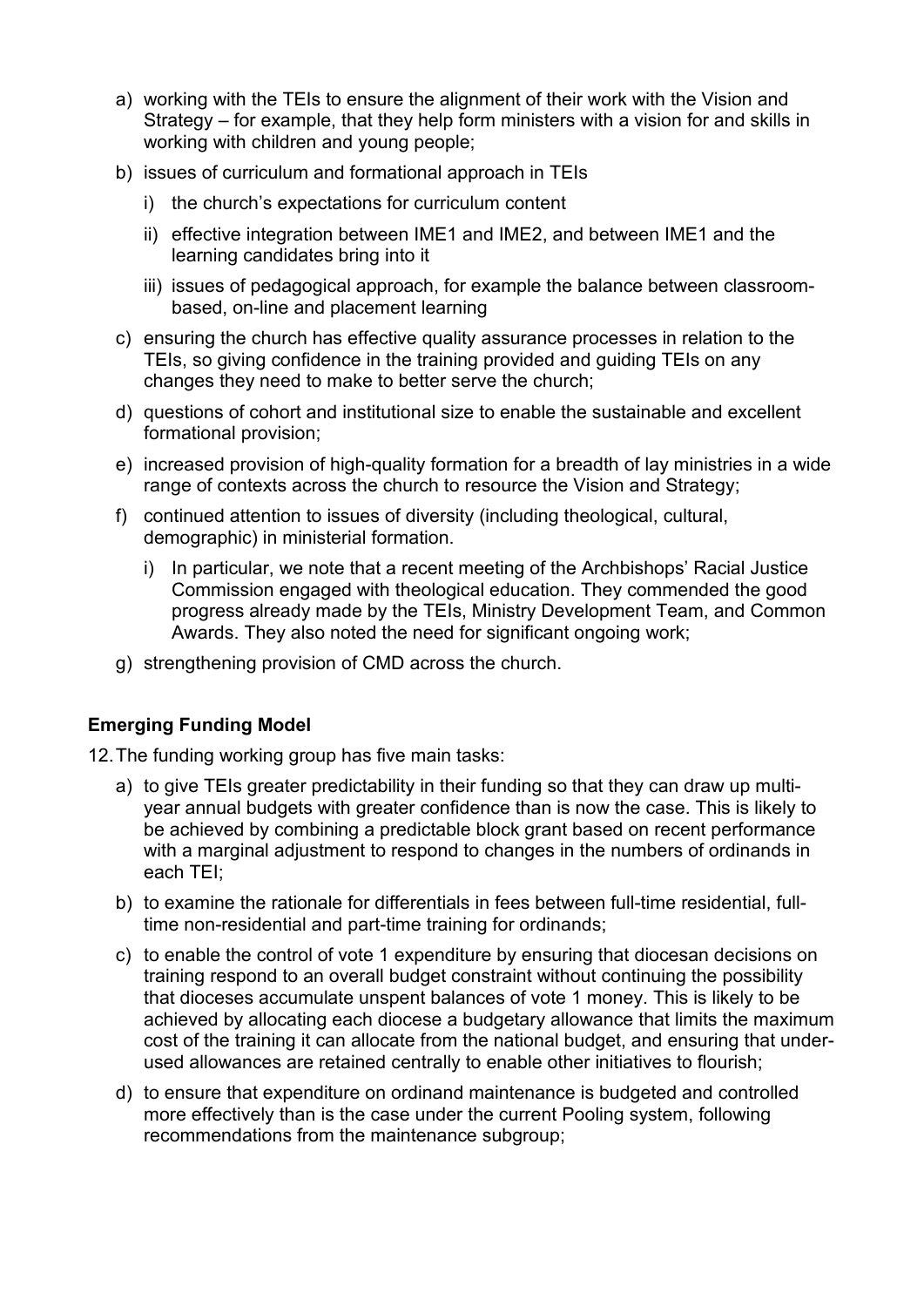- e) to devise transitional arrangements from RME to RMF, including gathering unspent diocesan vote 1 balances in a way that does not unreasonably impact diocesan cash flow.
- 13.We have excellent data on entries to TEIs and on diocesan decisions on modes of training for ordinands, and we are modelling to evaluate how alternative proposals would have worked out in recent years. We are also aware of the need to stress-test any proposed model to ensure it would remain appropriate were the number and profile of candidates or TEIs to change. The SLA will be crucial in ensuring that there is appropriate accountability for use of the funding, and mechanisms for renegotiating of grant levels if a TEI consistently fails to recruit the expected number of candidates.

### **Ordinand Maintenance**

- 14.This group is working on the complex issue of ordinand maintenance costs, which include such elements as meals, accommodation both for residential and nonresidential, travel and book grants. The aim is for a system of maintenance that is simple, transparent and fair. It should enable those preparing to enter theological education to understand what financial provision will be made for them and to plan accordingly, especially with regard to wider family finances.
- 15.The group is considering a model of a standard maintenance grant to every ordinand, from which they would pay their living costs – except housing. The discrepancy between housing costs across England and the fact that most residential colleges have to house some ordinands in commercially rented property, makes it difficult to ask ordinands to pay for their housing from a grant. There is a parallel with the stipend, which is separate from housing costs. Some contribution to the additional support of children could be included in the standard grant. The group is undertaking research to ascertain circumstances in which ordinands would need supplementary support. The value of eating in community for those in both residential and non-residential training is acknowledged and the cost of doing so would need to be addressed transparently
- 16.Currently, maintenance (including housing costs) is paid for through three streams: accommodation payments to TEIs from Vote 1, funds from dioceses (pooled and balanced 12 months in arrears) and additional funds from dioceses. A future system needs to take into account the amounts currently paid through all three streams. Ideally, maintenance would be allocated and controlled within a single national budget.

#### **Service Level Agreements**

- 17.This group is working to shape a Service Level Agreement (SLA), formally between each TEI and the Archbishops' Council (AC). This would be an expression of a covenant between TEIs and the wider church, rather than simply a provider-client model. The SLA would both affirm the value placed by the church on the work of the TEI and set clear expectations of that work. The group are considering the appropriate length for an SLA (probably between three and five years).
- 18.There would be annual monitoring of the SLA, aligned with other quality assurance processes, designed to minimise additional work in this monitoring given that such work also consumes resource, while ensuring any problems are identified and addressed. At the point of renegotiating a new agreement the TEI would give a full account of how it has met its commitments over the previous period.
- 19.The content of the SLAs would be largely generic; rather than agreeing with each TEI individually what it would do to collaborate with dioceses in CMD provision, for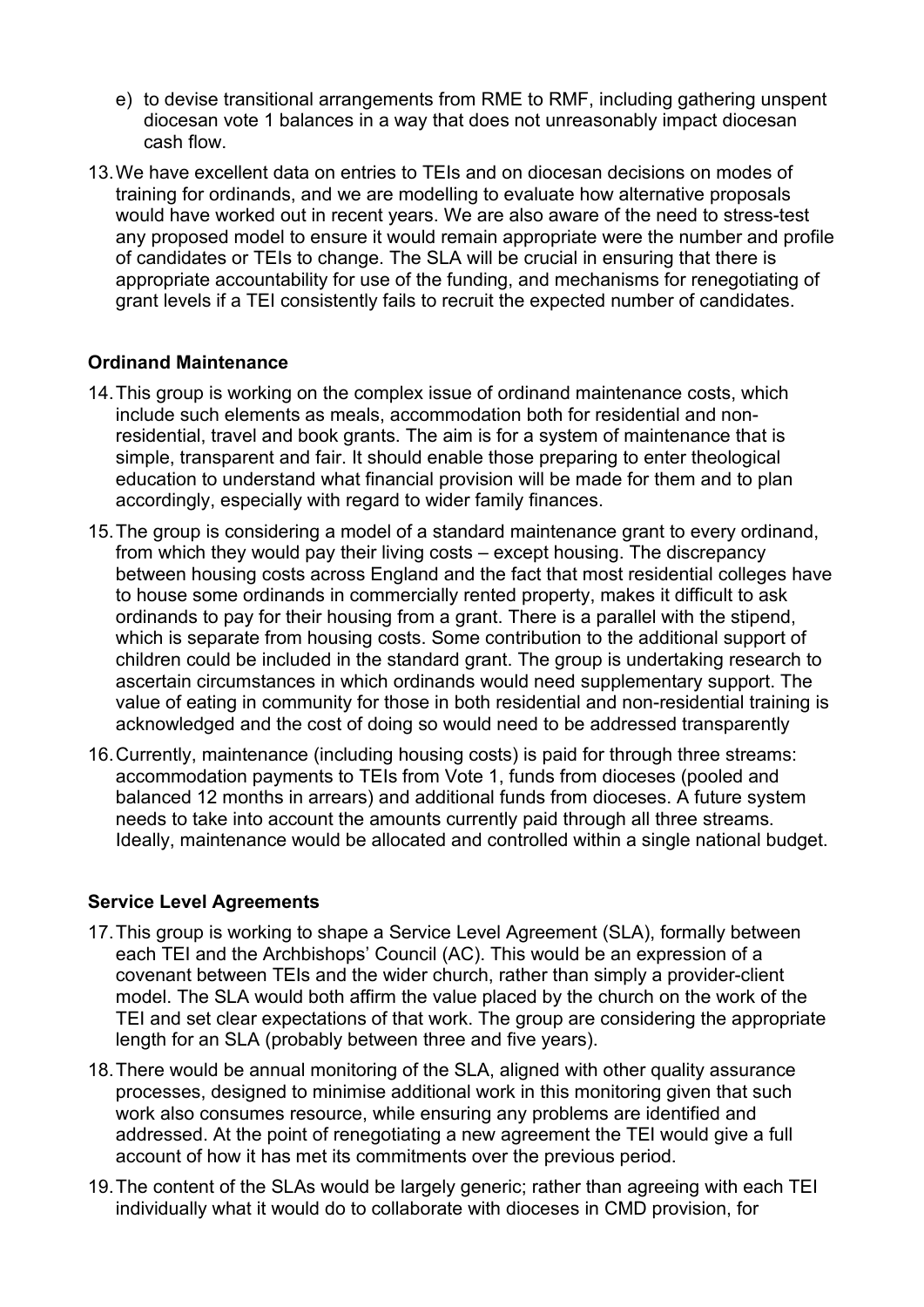example, and renegotiating this as plans evolve during the lifetime of the SLA, the SLA might contain a generic expectation of collaboration with dioceses with the TEI reporting at the end of the period how it had manifested that in practice. Specific elements in an SLA would relate to areas of specialism held in TEIs, in partnerships between TEIs and/or with dioceses, and which would serve the church through CMD and other programmes.

- 20.The SLA would contain (amongst other things) commitments made by the TEIs, providing clarity around expectations, concerning:
	- a) their role in responding to the Church of England's *Vision and Strategy*, for example by:
		- i) ensuring training is informed by the priorities of the *Vision and Strategy*
		- ii) shaping their programmes, for lay and ordained ministers, to enable ministry to serve the church's changing needs into the future
		- iii) researching and evaluating approaches to the implementation of the *Vision and Strategy*;
	- b) their training of licensed ministers, following the church's policies for ministerial training, including all agreed expectations in relation to curriculum, formational practice and required outcomes;
	- c) the church's expectations of initial training and formation (IME 1) and those of curacy and similar first posts (IME 2);
	- d) the identification of areas of provision for continuing ministerial development, especially in resourcing continuing theological learning in the context of lifelong learning and discernment;
	- e) their full and open participation in the church's quality assurance processes;
	- f) the promotion of diversity, including the demographic areas listed in the Archbishops' Council objectives and respect for the breadth of theological traditions;
	- g) the promotion of the five marks of mission, including through reducing carbon emissions;
	- h) their serving the theological education and formation of the whole people of God through providing ongoing training for licensed ministers and other lay disciples and ministers;
	- i) the maintenance, within each TEI, of a culture and practice of safeguarding and their contributing to this work across the church;
	- j) expectations for all TEIs to sustain and develop collaborations with dioceses, with cross-diocesan networks and with other TEIs;[1](#page-5-0)
	- k) the wider resourcing of the church through theological research and dissemination.
- 21.The group is also working on proposals for a fund to support initiatives across the TEIs, again where this will further the *Vision and Strategy* and where this will foster collaboration and partnership, with all learning from these projects shared widely.

<span id="page-5-0"></span><sup>&</sup>lt;sup>1</sup> It is worth stressing that this will be an expectation of all TEIs. Some will seek primarily to relate to local dioceses but all need to be actively working collaboratively to ensure they are providing for identified needs.